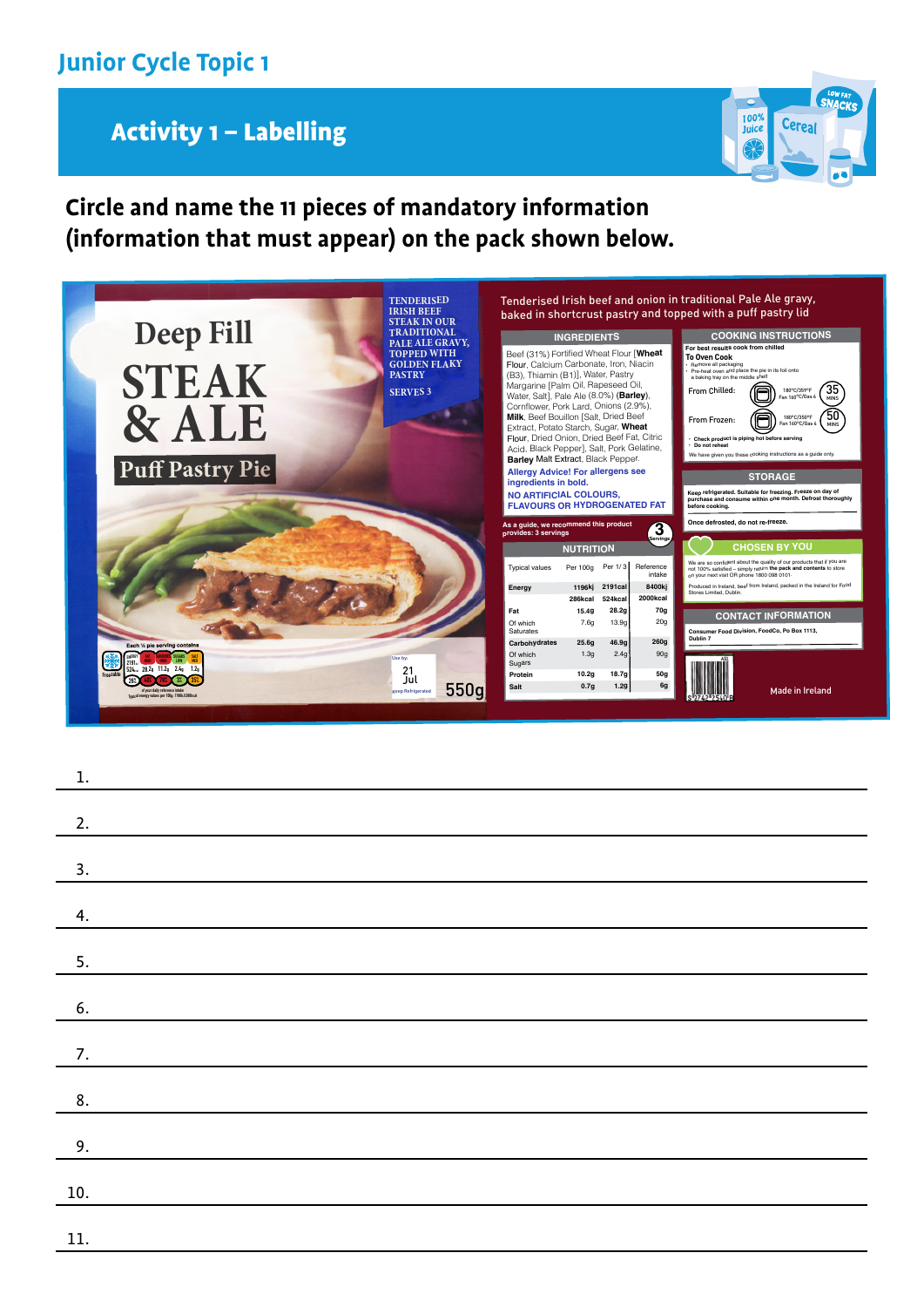Activity 2 - Net quantity

#### **Tick which is the better deal**



 $\frac{100\%}{\text{Juice}}$ 

Cereal

**Tick which is the better deal**

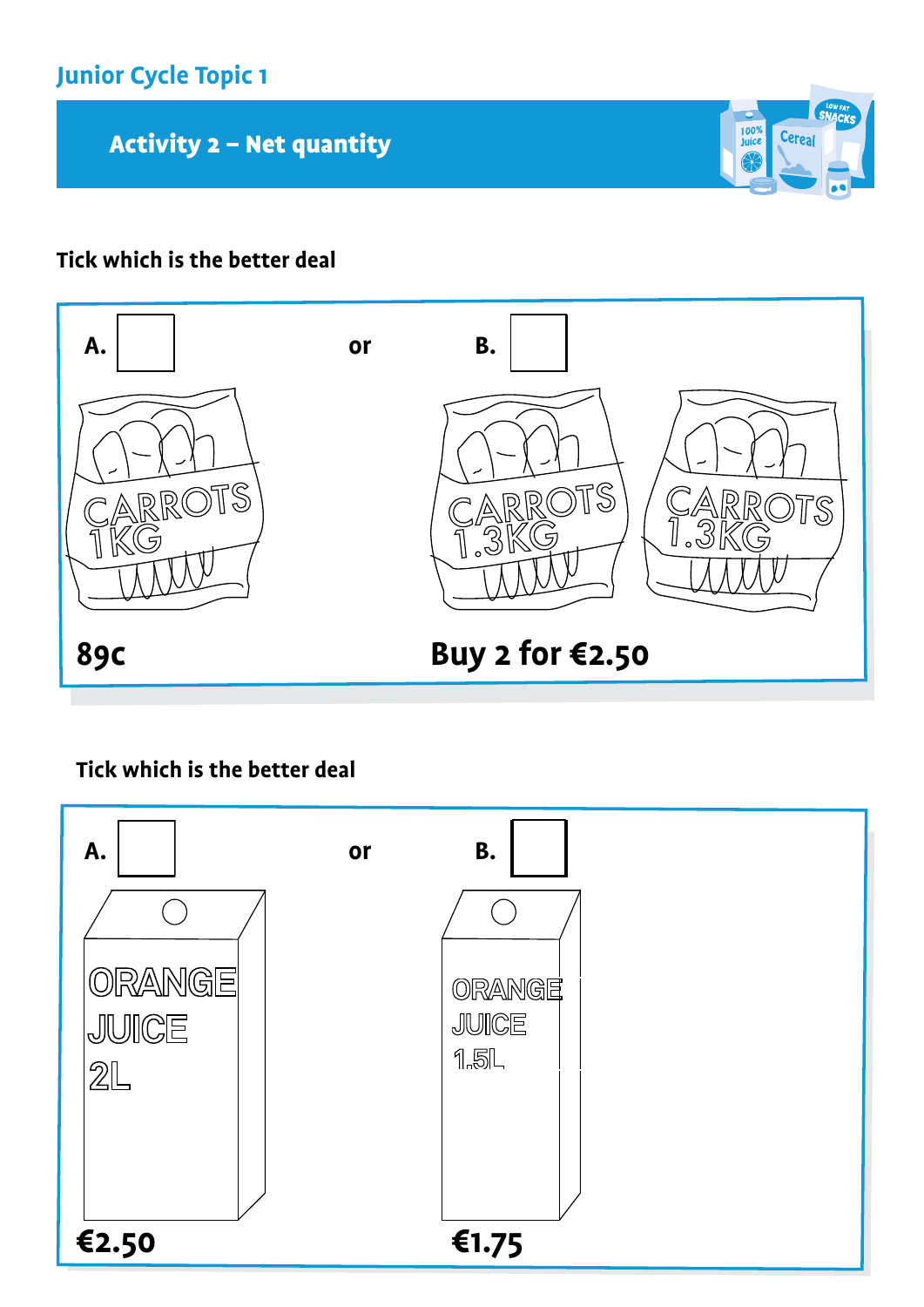# Activity 3 - Instructions for use



#### 1. **What methods can be used to cook this food?**

#### 2. **How much water is needed to prepare this food?**



#### 3. **How long is required to cook this food?**

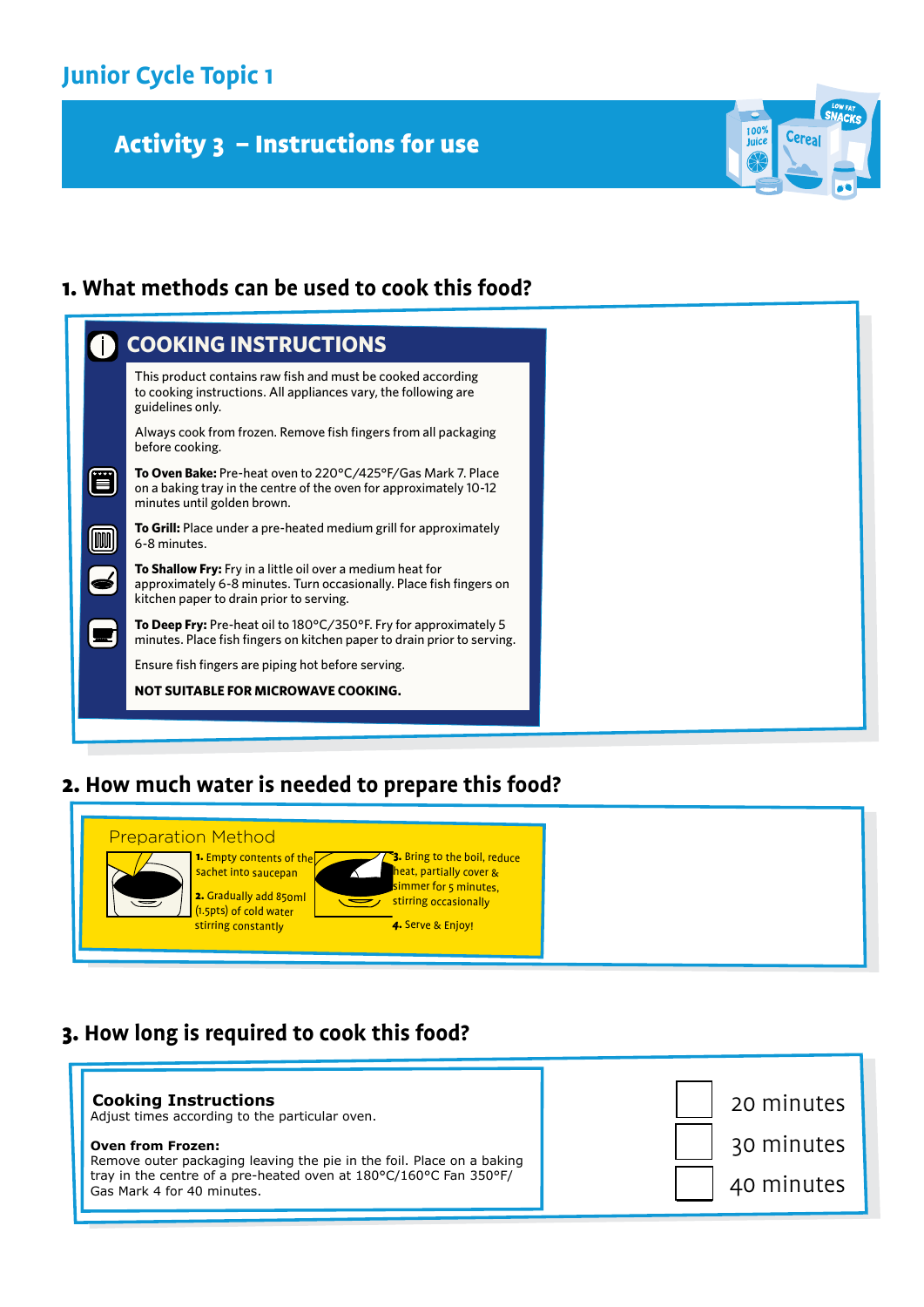# Activity 4 – Indication of minimum durability

# **What is the correct type of date mark for each of the foods listed below?**

 $\frac{100\%}{\text{Juice}}$ 

Cereal

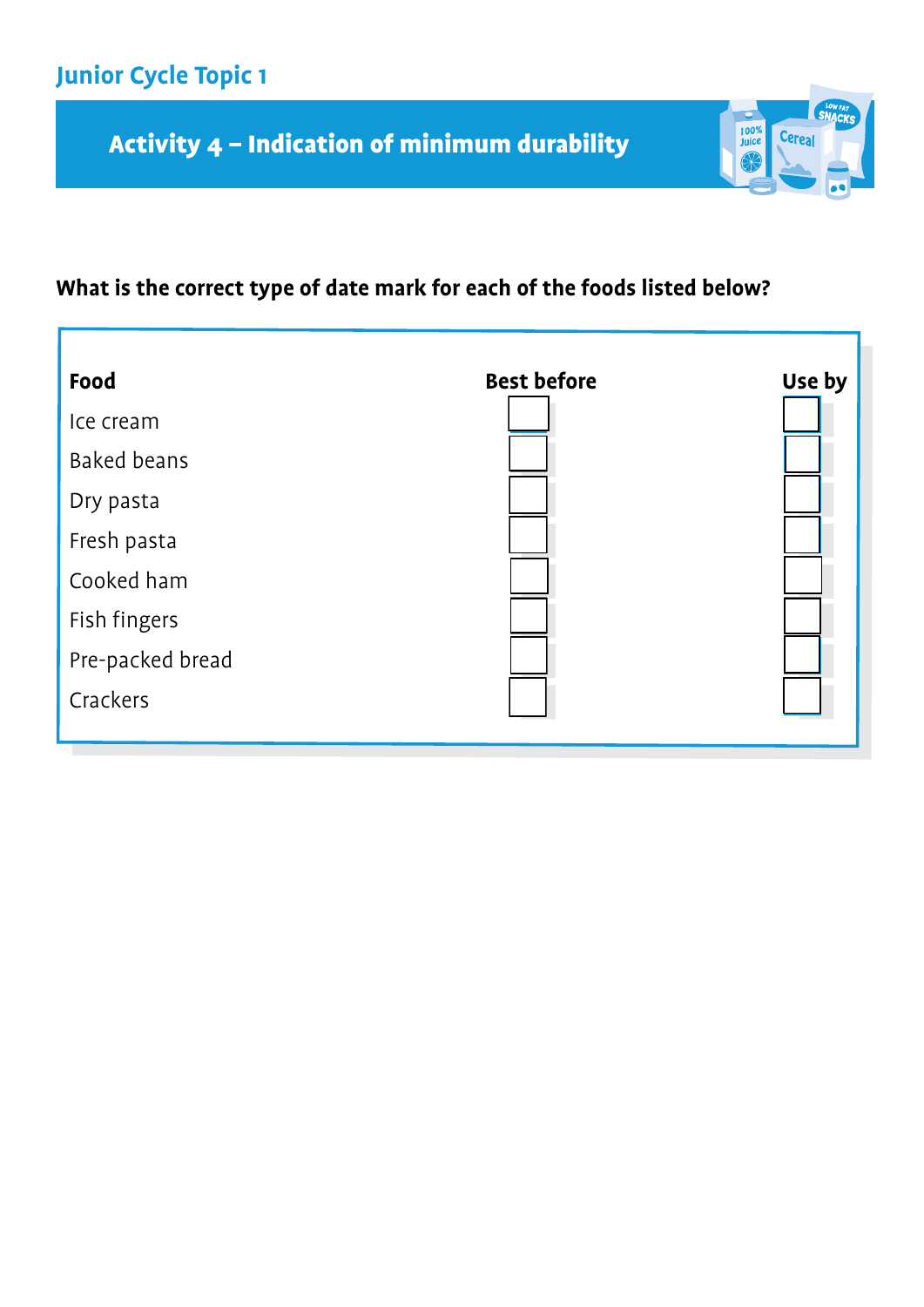ALLIVILY; Activity 5 – Storage conditions and/or condition of use

#### **Examine this label to answer the questions.**



100%<br>Juice

#### **1. Where should this food be stored in the home?**

| Cupboard | ridge<br>$\cdots$ usse | -reezer |  |
|----------|------------------------|---------|--|
|          |                        |         |  |

#### **2. What temperature should the food be stored at?**

#### **3. Can this food be re-frozen once it has been defrosted?**

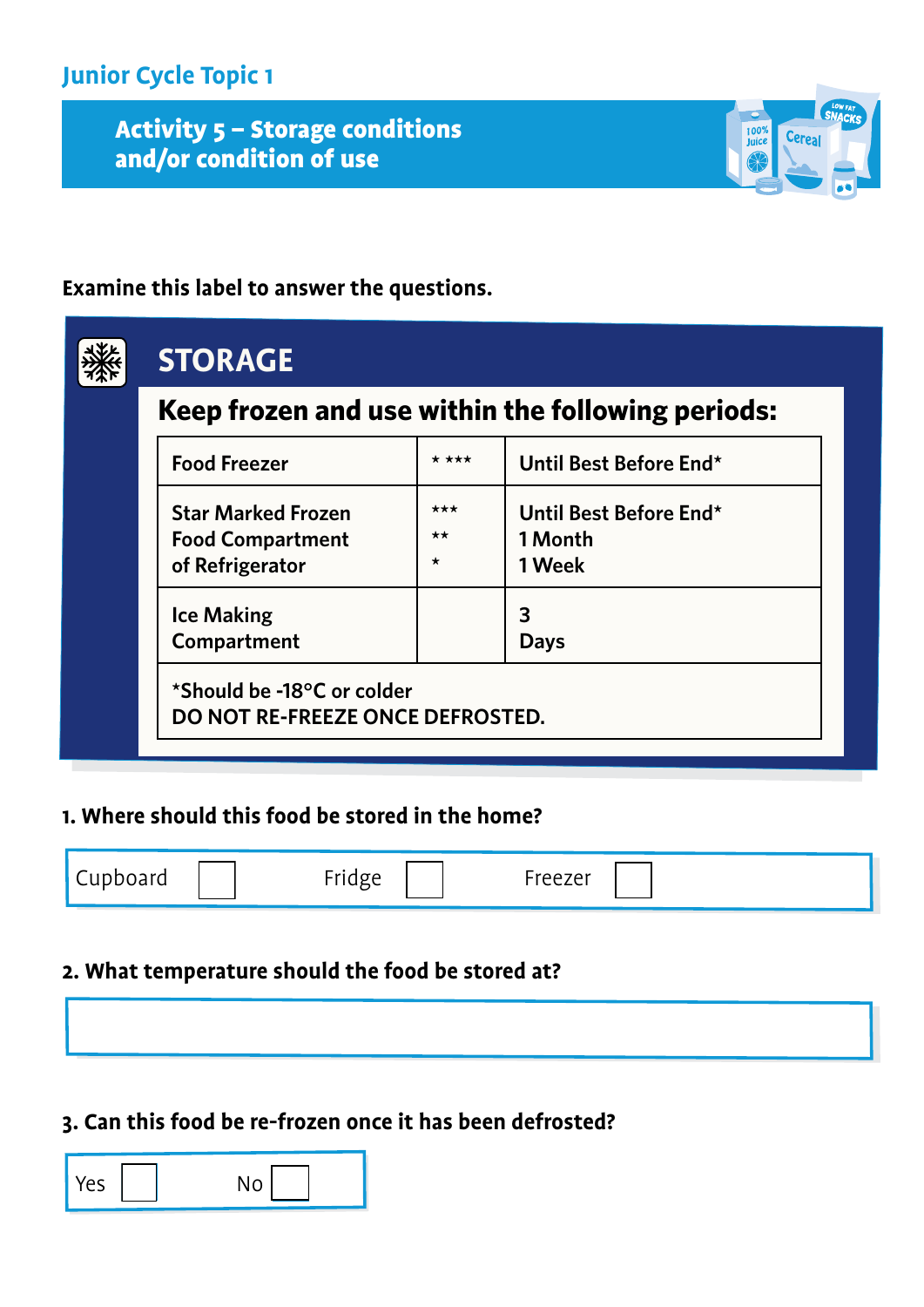

### Activity 6 - Allergens



**1. Why is a bold typeface used for some of the ingredients?** 



**2. What are the three options for emphasising food allergens on a label?**

**3. Which option do you think is the most effective? Please give two reasons for your opinion.**